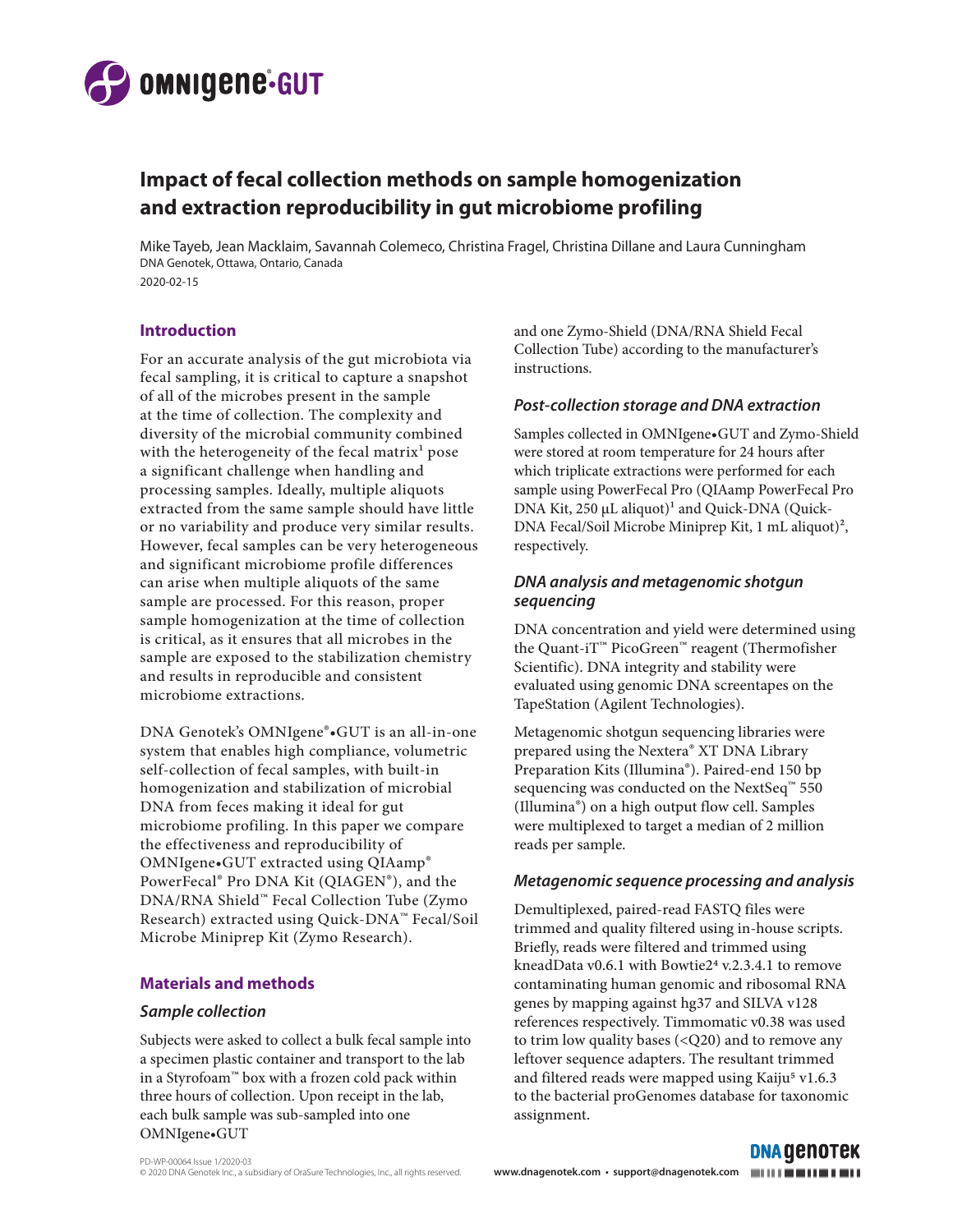

*Figure 1: Sample collection, transport and processing workflow.*

The mapped read counts table was filtered to keep reads assigned to taxonomic bins occurring in at least 2 samples and having a total of at least 10 mapped reads. Samples had a median of 2,509,820 (IQR: 1,033,238) mapped reads, post-filtering. Using the ALDEx2 R package<sup>6</sup>, read counts were transformed to centre-log-ratios (CLR), and the Euclidean distance between the CLR (the Aitchison Distance) was used as a measure of similarity between samples. A lower Aitchison distance between samples represents more similarity in the relative composition of the microbiome. Original figures were generated in R using the ggplot2 package and modified for publication<sup>7</sup>. Statistical analyses were performed in R.

#### **Results**

## *Fecal samples collected with OMNIgene•GUT produce higher DNA yields and higher molecular weight DNA*

The mean DNA yield per 250 µL aliquot of OMNIgene•GUT-stabilized feces (approximately 50 mg feces) was significantly higher than from the same volume aliquot of feces stabilized in Zymo-Shield  $(11.85 +/- 3.52 \text{ µg vs } 1.14 +/- 0.7 \text{ µg};$ paired t-test  $p < 0.01$ ) as shown in Figure 2.

The average molecular weight of DNA extracted from OMNIgene•GUT was significantly higher than the Zymo-Shield (16.7 kb vs 3.2 kb; paired t-test  $P < 0.01$ ). DNA extraction using the Quick-DNA resulted in significant shearing of the DNA compared to DNA extracted using PowerFecal Pro as seen in Figure 3.

## *DNA quality and quantity*



*Figure 2: Total DNA yield (µg) from a 250 µL aliquot OMNIgene*•*GUT (purple) and Zymo-Shield (green) fecal sample extracted with PowerFecal Pro and Quick-DNA respectively.* 



*Figure 3: Pseudo-gel image generated by Agilent TapeStation gDNA Assay showing DNA extracted from OMNIgene•GUT (OM) and matching Zymo-Shield (ZS) samples extracted with PowerFecal Pro and Quick-DNA respectively.* 

## **Metagenomic sequencing analysis**

## *Samples collected in OMNIgene•GUT have higher subsampling reproducibility and introduce less variability in the microbiome profile*

The magnitude of change in the total microbiome (Aitchison distance) is lower and the amount of variance between replicate samples is smaller for samples collected using OMNIgene•GUT and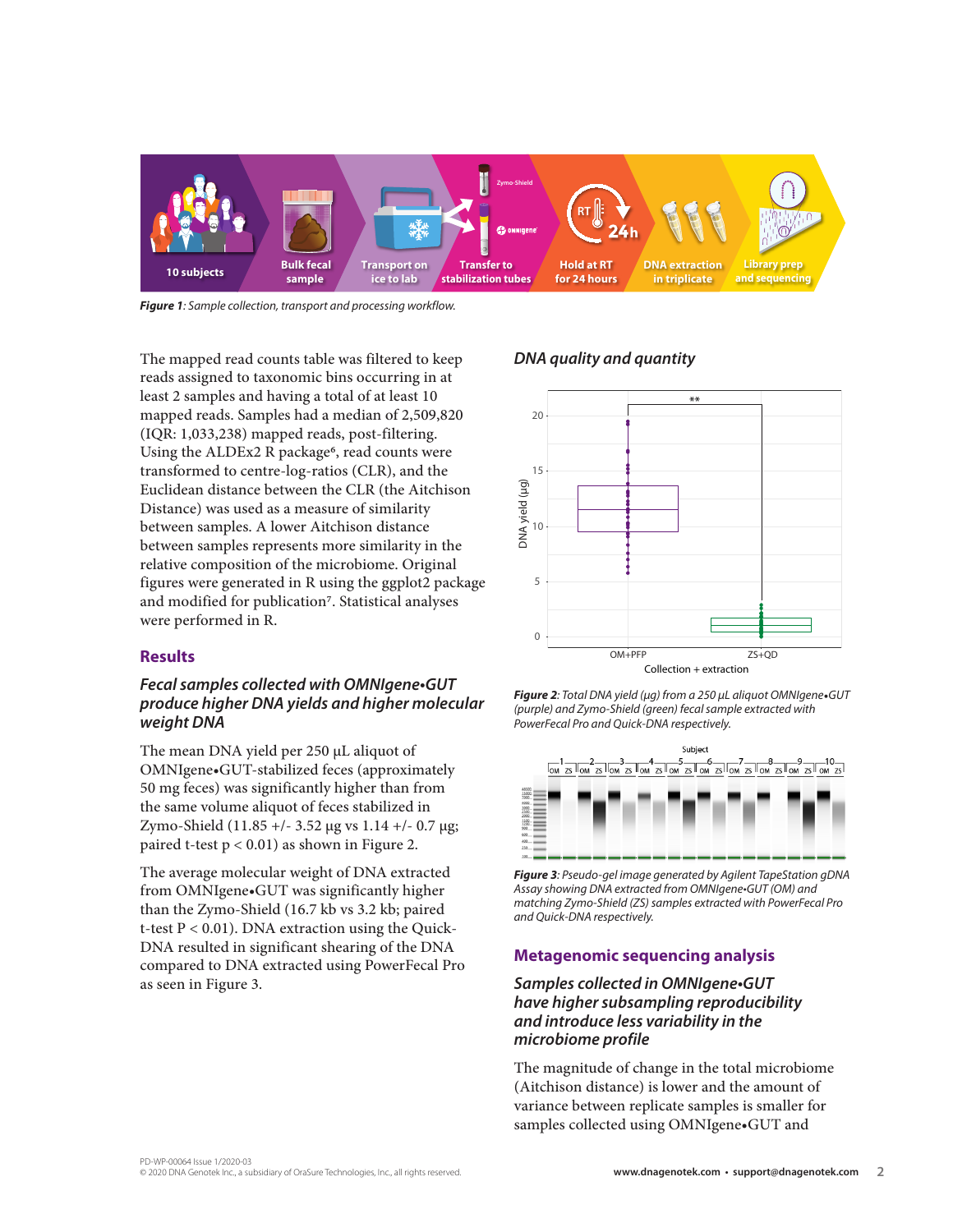extracted with PowerFecal Pro (mean Aitchison distance 89.74 and coefficient of variance 3.22 as shown in Figure 4 and Figure 5). In contrast, samples collected using Zymo-Shield and extracted with Quick-DNA protocol showed the most variability between replicates and replicates were less similar in their microbiome profiles (mean Aitchison distance 104.63 and coefficient of variance 7.09).



*Figure 4: Groupwise A) Difference in Aitchison distance and B) Coefficient of variance of the Aitchison distance between replicate samples collected with OMNIgene•GUT extracted with PowerFecal Pro (purple) and replicate samples collected with Zymo-Shield extracted with Quick-DNA (green).* 



*Figure 5: The between-replicate Aitchison distances are plotted per-donor (x-axis) and colored according to collection+extraction methodology: OMNIgene•GUT samples extracted with PowerFecal Pro (left side-purple dots) and Zymo-Shield samples extracted with Quick-DNA (right side-green dots). A lower Aitchison distance represents microbiota profiles that are more similar to each other. In addition, the spread between triplicate points represents the variability in the measured microbiota in replicated extractions.*

## **Conclusions**

- DNA yield and molecular weight from OMNIgene•GUT samples was significantly higher than samples collected using Zymo-Shield. In addition, OMNIgene•GUT samples extracted with PowerFecal Pro showed less DNA fragmentation.
- Samples collected using OMNIgene•GUT showed reduced intra-sample replicate variability resulting in higher sampling reproducibility compared to samples collected using Zymo-Shield. This reduced technical variability gives confidence that a single sample aliquot is representative of the entire sample, and that multiple extractions from the same sample will produce the same results.
- The unique design of the OMNIgene•GUT collection kit ensures that the sample is collected volumetrically and is properly homogenized, resulting in more consistent and reproducible microbiome profile.
- Collection device form factor is a critical consideration when it comes to choosing a reliable and reproducible collection and stabilization device.